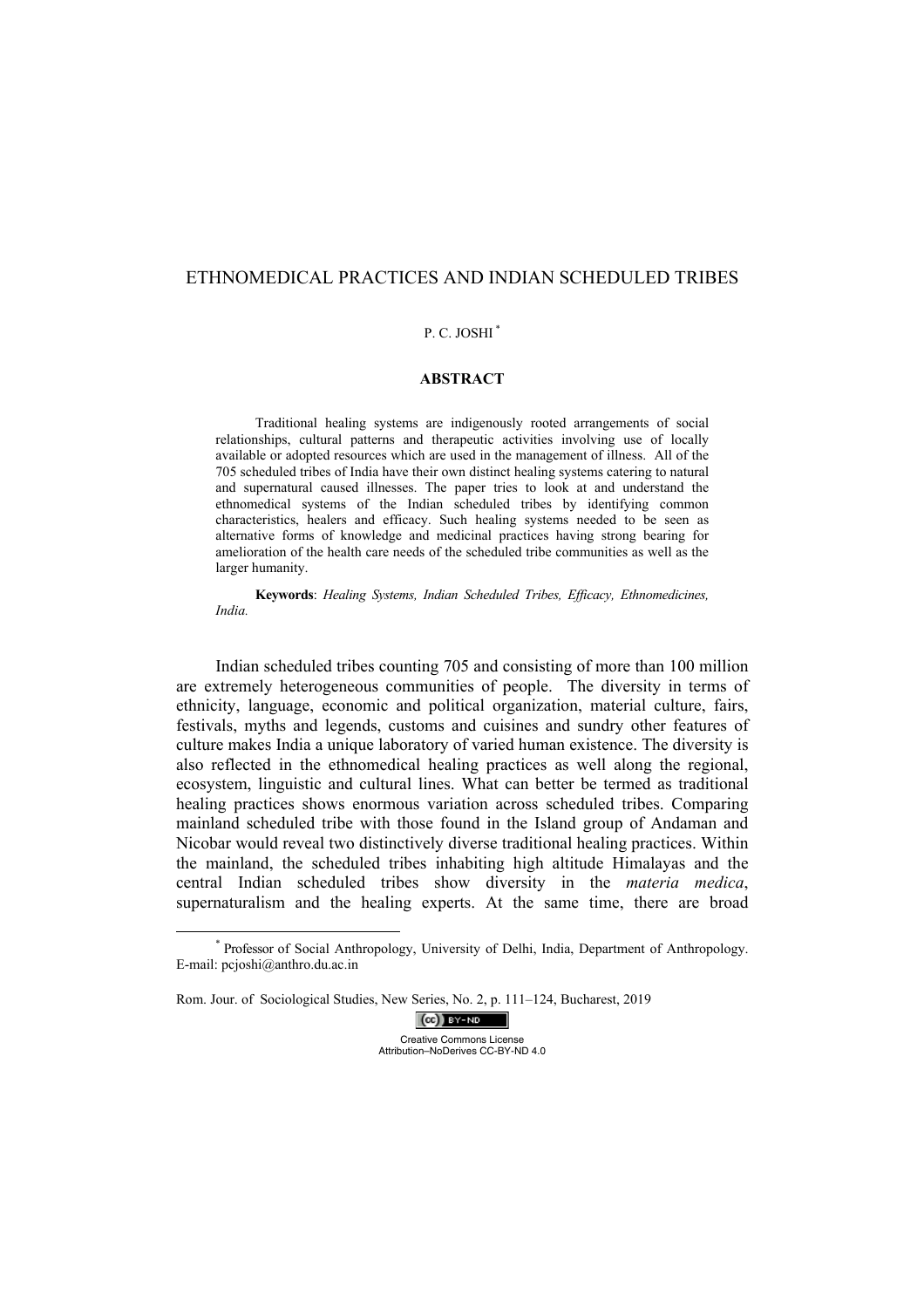similarities in their healing practices. For example, the notion of balance in the natural and supernatural forces as indicating normalcy is a common factor across scheduled tribes. The concept of health among the scheduled tribes covers a much broader canvas enveloping not only the individual but also the broader social fabric, assets and dependents.

The ethnomedical systems of the scheduled tribes has been a matter of curiosity for the explorers and ethnographers. Very recently, the Ministry of AYUSH looking after Indian Systems of Medicines has been earmarking special funds to explore the indigenously flourishing traditional healing systems besides botanists and pharmacologist searching for new molecules. The dominant perspective of looking at the traditional healing practices has been to focus upon a miniscule part of this knowledge in the form of material substances, the plants, roots, barks, flowers and seeds. The voluminous works done in India by botanists aka ethnobotanists, clinicians and even by the Department of Ayush which incidentally calls such systems as local systems would amply testify such a notion. But, this only reflects a part of the knowledge. The traditional healing practices cover a much wider spectrum of clinically relevant repertoire much of which is intangible, non material and oral. The non-material assemblage, the folklore, manner, procedures and other aspects of patient care, drug administration and therapeutic activities have enormous potentials in changing the way we currently manage and treat the sick people. A useful definition of the traditional healing systems would therefore be – *the traditional healing systems are indigenously rooted arrangements of social relationships, cultural patterns and therapeutic activities involving use of locally available or adopted resources which are used in the management of illness*.

The most important aspect in the traditional healing systems is that there is continuity in the sense that the knowledge, substances, procedures and folklore about what constitutes illness – how it is manifested, how it is treated and above all how it is managed – is handed down from father to son, from mother to daughter, and as such is the essential syllabi for socialization and enculturation. However, the knowledge and practice of healing system is not static and theoretical. It is on the contrary quite pragmatic and dynamic; constantly under use in variety of circumstances and as a result some sort of updating of the knowledge goes on in the society. The pragmaticity and hardheadedness of the traditional healing practice is an important feature as the healing practices have to be assessed (not necessarily verified or validated) constantly and continuously in actual instances of sickness. It is in this respect that we may term healing practices as non-scientific, folklore based, but we can not term these as superstitions. The healing practices are rational and logical within the context of knowledge that is available to the society at a particular moment of time. However, once an alternative rational explanation is put forth, the healing system has the requisite flexibility and capacity to change quite easily.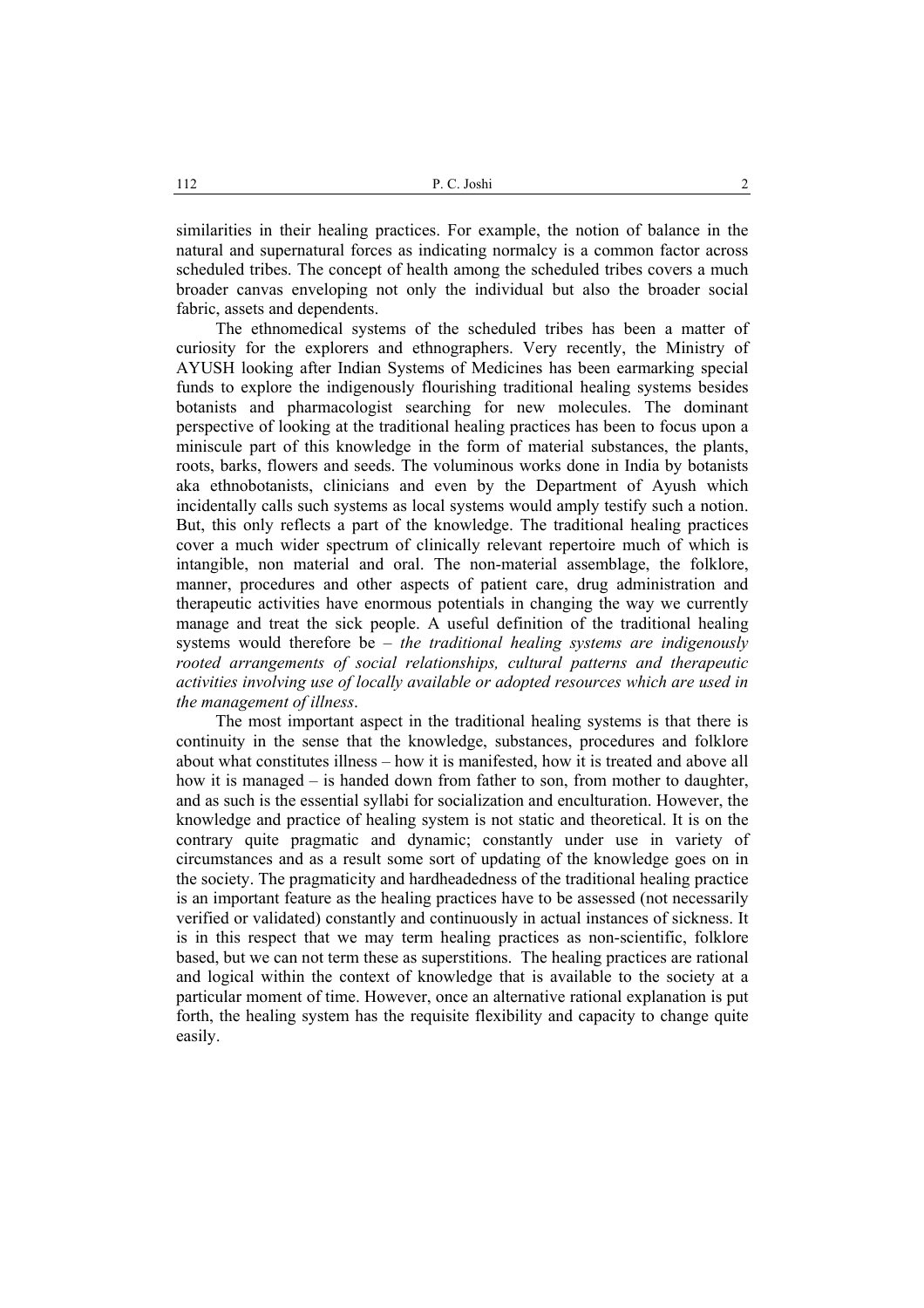Traditional healing practices are also social in the sense that there exists a well-defined and socially recognized set of roles and statuses with well-marked role definitions and behavioural regulations. While we have the roles like Bharra, Gunia, Ojha, Vaid, Nyibus, Dai, etc. we also have the counterpart roles of patients and accompanying others. In a situation of therapeutic drama, these roles are enacted within the socially prescribed limitations, constraints, privileges, rights and obligations.

Thirdly, the traditional healing practices are cultural. The cultural dimension of traditional healing practices indicates the fact that the continuing and socially accepted heritage contains both the material and non-material aspects used within the context of sickness. The material aspects include the tangible and visible entities such as medicines, instrument, paraphernalia, ritual objects, etc. while the non-material aspects consist of oral tradition, the chants, skills, procedures and beliefs which constitute the indigenous knowledge. This ethno-medicinal heritage is learned, shared and transmitted from one generation to the other. As such this heritage provides the social group its distinctive identity as traditional healing practices are culture specific.

While every scheduled tribe may have its unique culture and thereby its unique ethno-medicinal culture, there is enormous scope in this domain for culture change through innovation, diffusion and acculturation. This happens for the fact that the ethno-medicinal practices are pragmatic and effect based. In this respect, the empirical efficacy of the ethno-medicinal healing practices is a matter of constant concern for the people who practice it. This is true for not only the herbs and other substances being used as medicines but also for the super-empirical procedures such as rituals, chants and prayers. The efficacy *per se* of the traditional healing practices is to be seen and understood within the context of demands and expectations put forth by the patient and the people accompanying the patient.

# **NATURE OF TRADITIONAL HEALING SYSTEMS**

The traditional healing systems have been a matter of renewed attention in the recent decades for the reason that the acceptance of these systems has increased and also for the fact that the challenges such as Health for All demand greater coverage and equitable distribution of health care resources. In absence of a mechanism under which the excessively costly infrastructure of allopathic medicine can reach the poor and needy masses of the world, WHO has come out of strategy to incorporate traditional medicines in the health care so as to extend the health care coverage, especially to the disadvantaged and marginalized section of the world (WHO 1978). The traditional healing systems also known as indigenous medicines share some common features across cultures.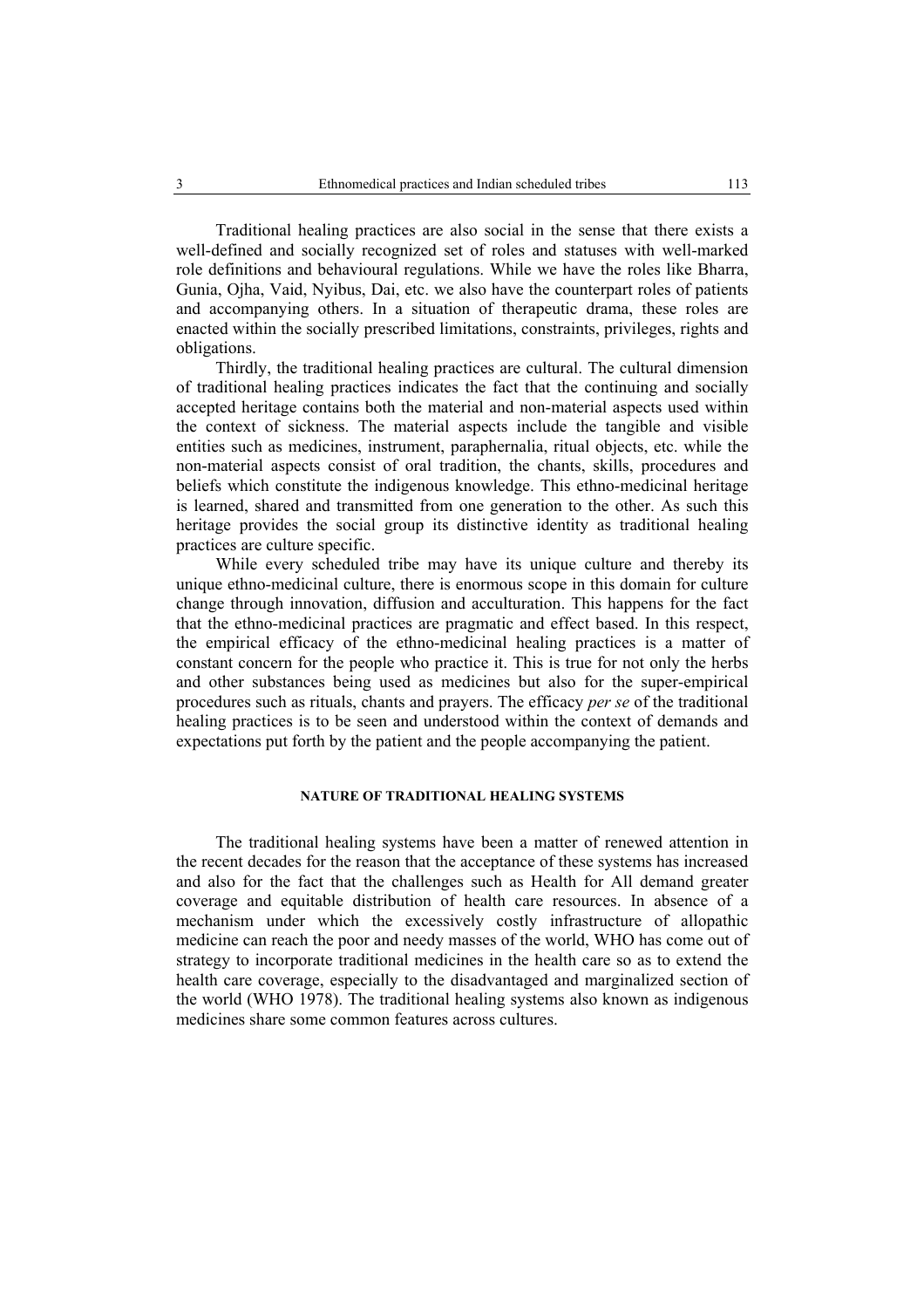### **HEALING SYSTEMS ARE TRADITIONAL**

These are the dynamic systems of knowledge and practices culturally routed and socially accepted. The practices are known and familiar and people regard these as their own. The familiarity of the practices is significant as the belief and practices are within the ambit of local context and meaning. Thus people using them have faith and trust in the healing system because these systems are persisting along successive generations. Being traditional in nature however does not mean that there is no scope for change in such practices. The healing systems constantly confront new ideas and practices and quite a few of such ideas and practices are incorporated in the system. We may therefore witness syncretism in the ideas and practices of the traditional healing systems.

### **HEALING SYSTEMS ARE SUSTAINABLE**

The *materia medica* is locally available and familiar. From common home remedies to herbs, barks, concoctions and potions, the immediate vicinity and habitat is the primary source of medicines. The kitchen garden, the forest and pasture, the stream side and wilderness are the places where the medicines are found. This known knowledge is painstakingly transferred from the elder and experienced persons to the novice. The knowledge of medicines is located at two levels. The first level is the popular level, the home remedies, the grandmother's formulae and the kitchen medicines. This level of knowledge is widely shared and commonly used. The other level of medicinal knowledge is that of the specialists. This realm of medicine in the latter is shrouded in some kind of secrecy as medicine *per se* is considered to be containing some kind of inherent super empirical power. Therefore, the use of medicines is disciplined due to its being sacred, under the control of super-empirical powers.

As such the medicines used in traditional practices cannot be taken as equivalent of the medicines used by the formal practitioners. The traditional healing practices as a rule are sacred in nature and therefore, the cultural practice discourages overuse and overexploitation of these substances. This attitude in turn implies that the practitioners of such systems of medicines are not free to use these medicines at will. A supplicating attitude ensures that the ownership of super-empirical forces regulates the use of these medicines ensuring conservation and sustainability.

### **HEALING SYSTEMS ARE EXPERIENCE BASED**

The basic difference in the process of validity for efficacy in the science based medical system and the traditional medical systems is that the formal systems are based on 'experiment' model while the traditional systems are based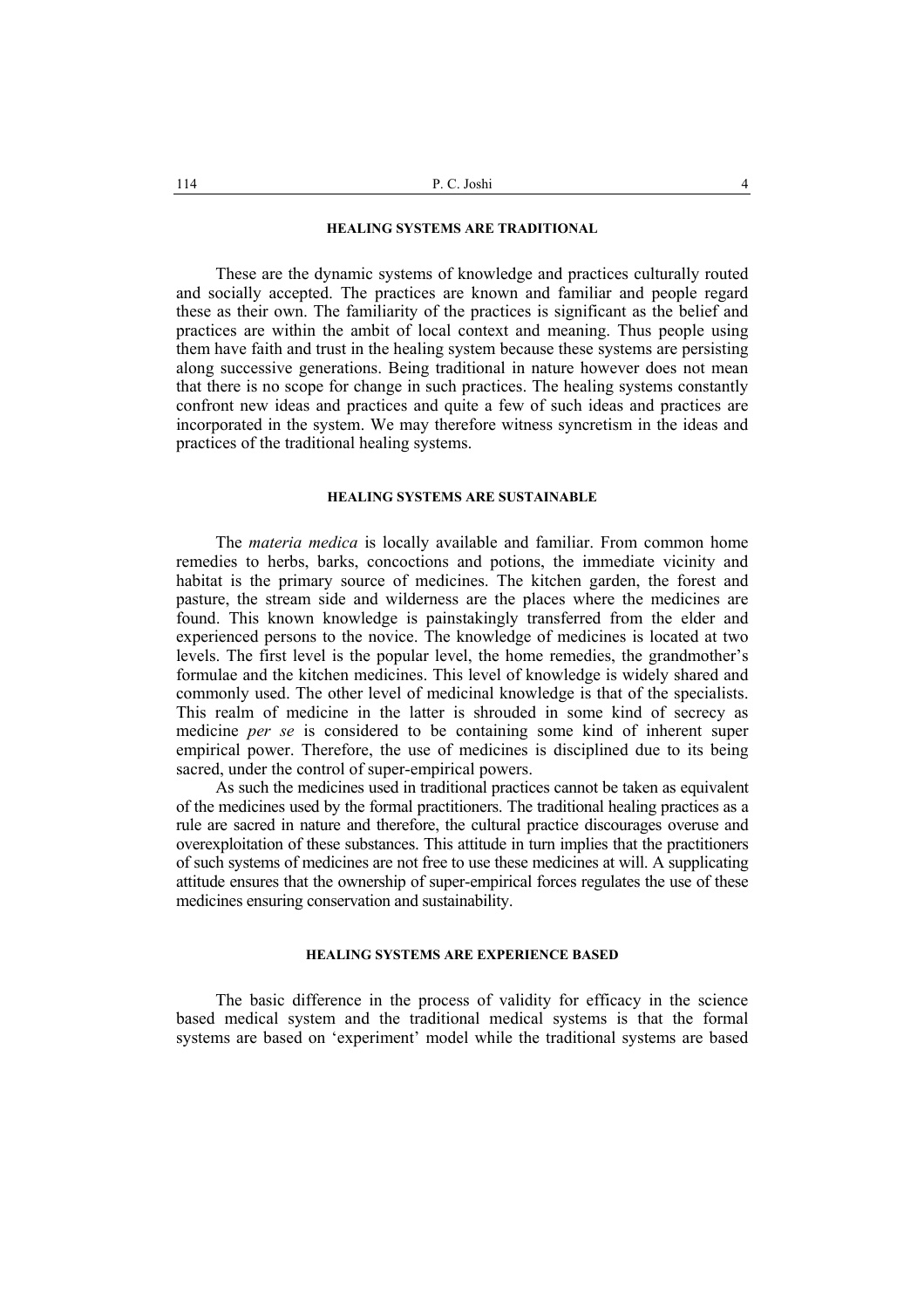on 'experience' model of efficacy. The traditional systems respect the experience while the formal systems are credential based. In the life time, a healer belonging to traditional systems learns the art of medicines as apprentice and then onwards used this knowledge (oral and memory based) in treating the patients. The healer, in the process, may refine this knowledge by excessive use and the words of the patient are sufficient for him/her to ascertain the efficacy. Furthermore, the healer does not bother to study deeply the mechanism of efficacy for the belief in the innate powers of the medicine rather than its constituents. In traditional systems in general, it is not the medicine *per se* but the giver of medicine who becomes important. The cause and effect relationship is established through repetitive outcomes without any control. As a result, the medicine may be effective in most of the times but not necessarily all the times.

### **HEALING SYSTEMS ARE HOLISTIC**

The concept of health in traditional healing systems is very broad and integrated. Health, in such systems is indicative of harmonious state of physical, psychological, social, spiritual and environmental aspect believed to be contributing to the wellbeing of an individual. In fact, the individual is not an autonomous entity in such a concept of health but is held very intimately related to the family, ancestry, assets, community, forests, streams and the cosmos and therefore his health lies in the harmonious relations with all these entities. This holistic worldview may go contrary to the evidence base of contemporary Cartesian clinical science tradition but it is also true that we are now in a position to see the closer integration of body and mind along with body and spirituality. The holistic nature of traditional systems is very crucial for an entirely different nonclinical reason as well. The illness related beliefs and practices in traditional healing systems are functionally integrated with religious, political and economic systems. In other words, such beliefs support and reinforce moral order, social order and economic order.

# **HEALING SYSTEMS ARE PERSISTING IN ABSENCE OF ANY WORTHWHILE ALTERNATIVE**

Traditional healing systems are culturally constructed and socially administered adaptive response to the undesirable ill-health situations. In marginalized and relatively isolated communities the acceptance of such systems is profound. This does not happen for any hatred on the part of people to the science based healing system. On the contrary, the available health care resources to these people are quite low in quality and therefore three important factors contribute to their excessive reliance on the traditional healing systems. Firstly, the public health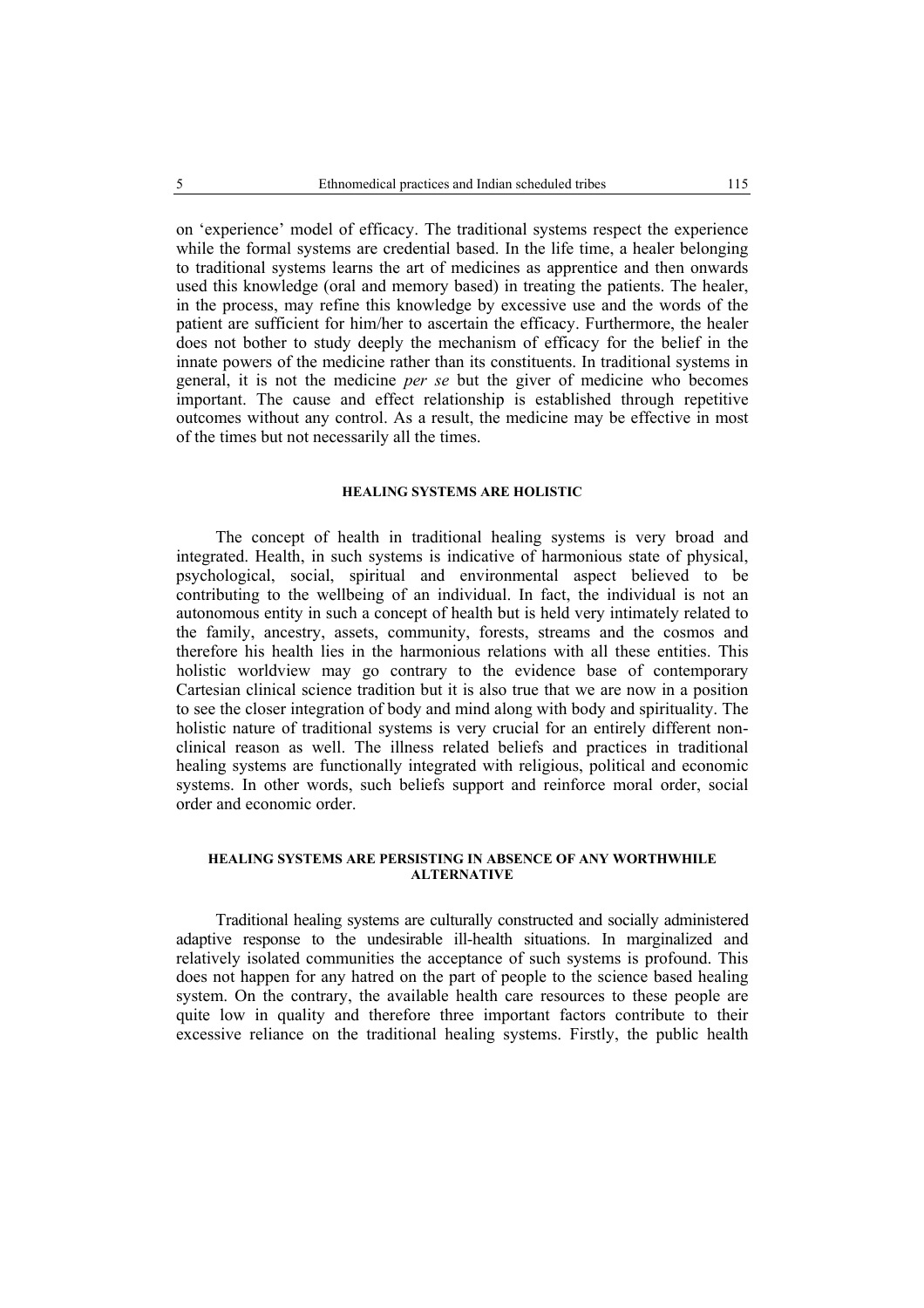sector functioning in such places is characterized by lack of staff in the sense that either adequate staff is not positioned or even if the staff is positioned, it remains absent. The supply of equipment and medicines is generally erratic in such locations. Furthermore, there is low motivation and incentives to the staff that are posted in these places and posting in such places is considered as a punishment posting. This obviously results in low credibility of the science based healing system which is caused essentially due to low quality in the service. Secondly, in absence of quality service by the public health system, the service needs are fulfilled by the informal prescribers who are variously named as *jhola chhap* doctors, *bengali* doctors, *bush* doctors or *bus depot* doctors. The exposure of patients to such prescribers is dangerous because the informal prescribers merely copy the prescriptions of the formal prescribers without having any regard to the specific pathological state of the patients. Sometimes, they indulge in giving steroid or glucose drip which may not be required by the patient. Their easy availability, accessibility and low cost are the main factors for their popularity and widespread presence in these areas. In totality they may inflict more harm than good to the patients. Thirdly, the formal private prescribers are also present, especially in the urban centres near to these areas but they are very costly and beyond the economic reach of the majority of the patients. Due to these factors the traditional healing systems show its presence in the marginalized and under developed areas and are held in high esteem by the local population.

### **DIFFERENCE IN THE ELITE AND COMMONER'S PERCEPTION ON TRADITIONAL HEALING SYSTEMS**

Traditional healing systems are generally looked down upon by the educated and elite class of the community which is also its staunch critic. This class of people does so for their quest to link and liaison with the outside world subscribing to modern values and therefore hails such systems as consisting of *numbo-jumbo*. On the contrary, the locally placed commoners find value and meaning in the medicines, rituals and procedures of the traditional healing systems. The healing system is effective and up to the expectations of the people sometimes but not all the times. Why sometimes the traditional healing systems are efficacious (see Kleinman and Sung 1979)? We precisely do not know because of our limited understanding of the very mechanism of healing. The science based clinical medicine is primarily concerned with healing based on externally introduced active constituents and is only now beginning to take notice of the potentials of the human body and non-medicinal factors contributing to the process of healing. However, the attitude of the science-based clinical medicine is skeptical in branding traditional healing systems as quackery laden with superstitions. This attitude unfortunately is based on falls perception and not on strict rigorous scientific scrutiny. In reality, the traditional healing systems consist of some harmful; some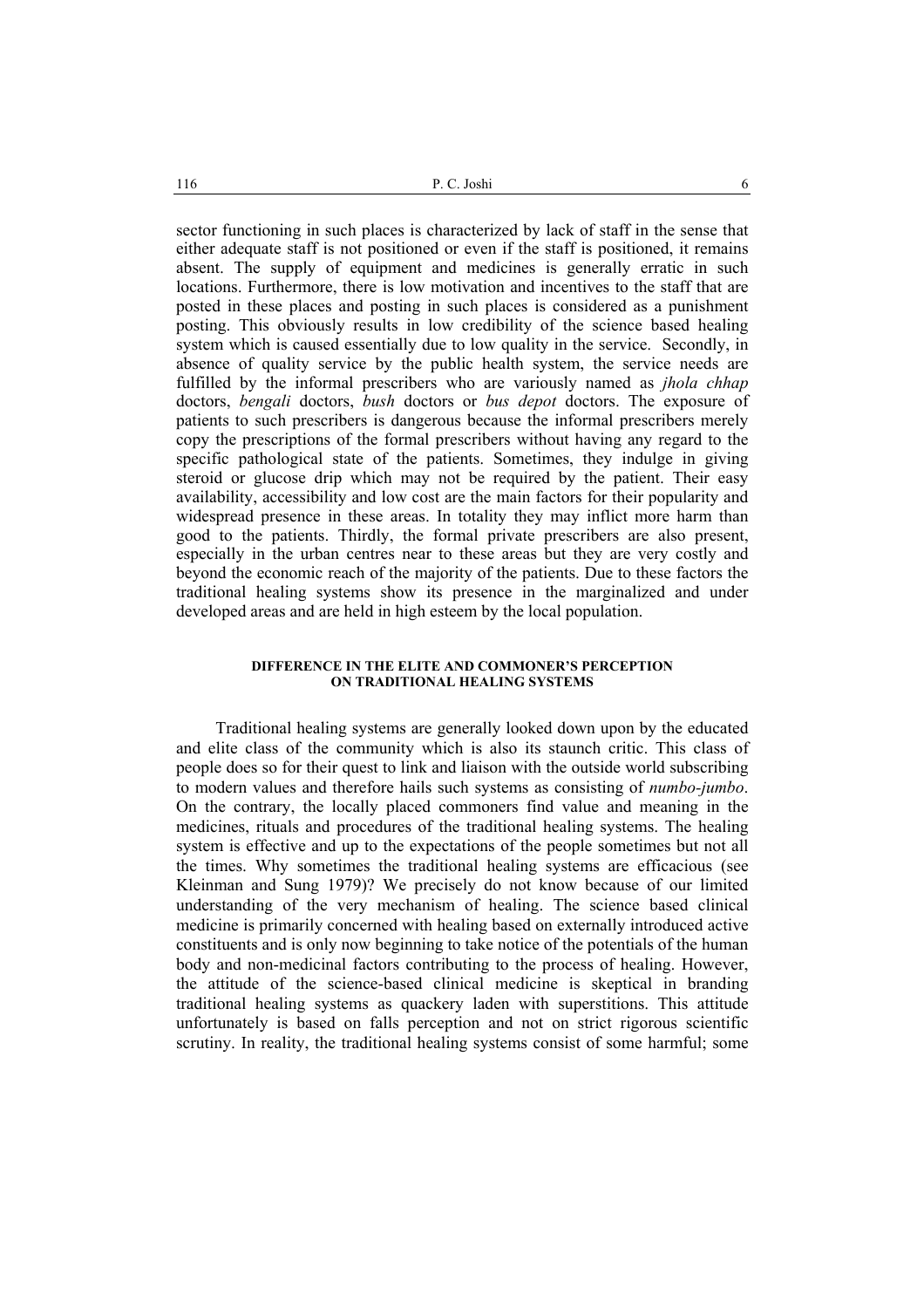not so harmful or neutral; while some useful practices and beliefs. It is the duty of the scientific community in general to examine these practices for identification of these aspects.

# **HUMAN RESOURCES IN TRADITIONAL HEALING SYSTEMS**

Traditional healing systems are extremely rich in terms of skilled human resources. The skilled personnel are socially accepted and recognized to intervene in the situation of illness to the members of the community. While the manner in which such personnel, termed as traditional healers, are recruited may vary but there are always culture-specific ways by means of which such healers receive social legitimacy. The most common mode of recruitment into healer's role is through apprenticeship under a known and experienced healer. Sometimes such a transfer of knowledge and skills may remain within the confines of a family but its succession may go beyond the limits of the family also. Some important healing roles needing closer examination are described in the following paragraphs.

# **ETHNO-GYNECOLOGY AND ETHNO-OBSTETRICS**

Science of child birth is ancient and all the traditional societies have the locally available human resources (generally female) who use the knowledge and expertise in guiding the pregnant women and assist in child birth. The gynecological knowledge known to such healers is deeply rooted in the etiological theory of the culture. Known as TBA (Traditional Birth Attendants), these women generally work for free or for kind and use herbs, message, recipes and sometimes acupressure for the delivery of children and treatment of women. WHO has recognized the enormous potentials inherent in this type of human resource and has therefore recommended incorporation of such expert in the task of improving safe birth practices by providing the TBAs necessary training and linking them with the formal health institutions (WHO, 1978). Two aspects related to such healers are crucial for their use in the system. One is the use of safe and hygienic means for the purpose of delivery and the second is to identify the danger signs in pregnancy needing expert intervention. As child birth is a natural phenomenon, safe and secure child birth can be greatly enhanced if such healers are adequately used and officially supported.

# **ETHNO-ORTHOPEDICS**

The knowledge of bone fracture, bone dislocation and muscular strains are common problems to all human societies and therefore, the specialists having skills to intervene in such situations show universal presence. Generally known as bone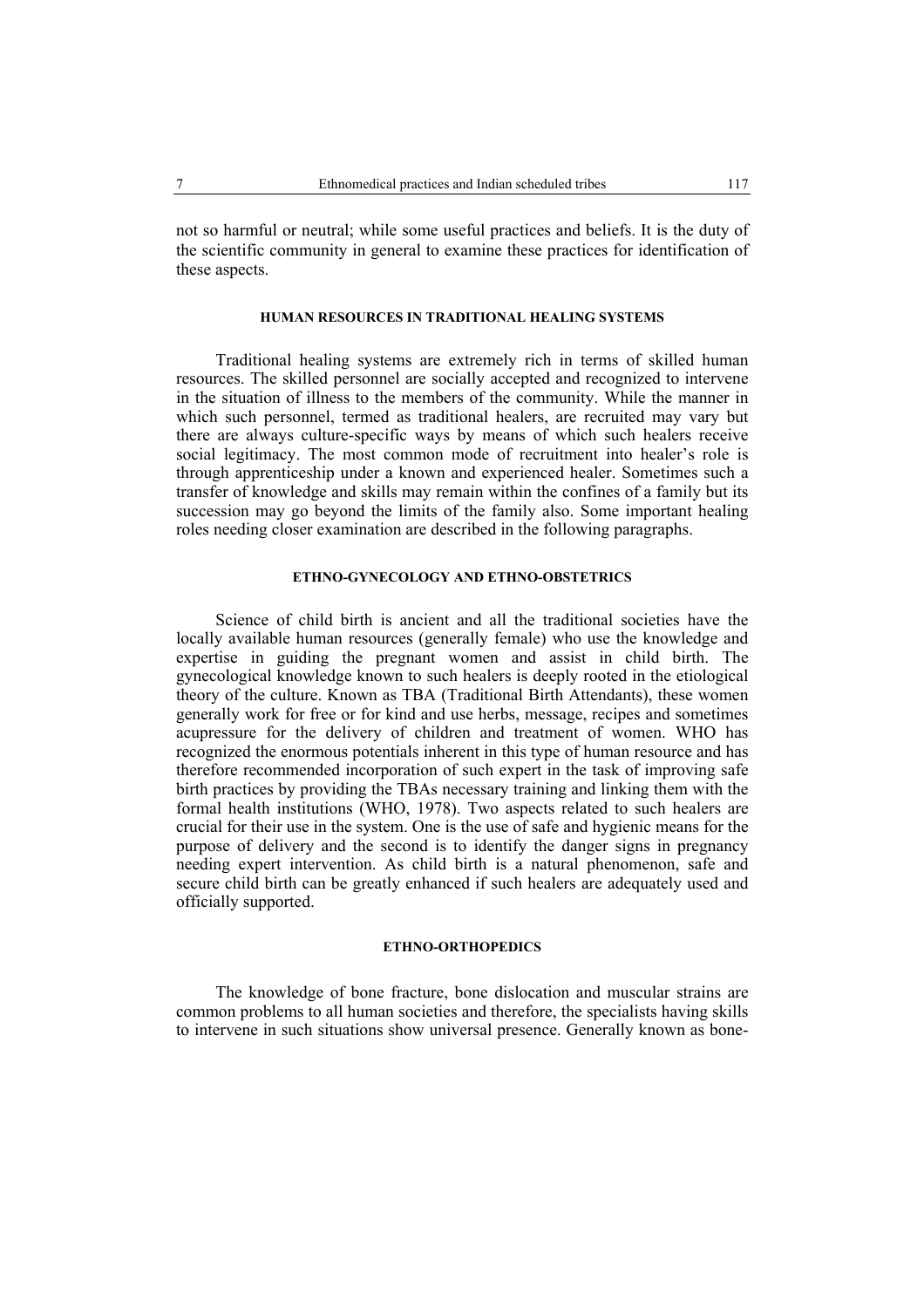setters, these healers have evolved their own system of intervention in musculoskeletal related problems (Onuminya 2006). The *materia medica* of such specialist, consisting of herbs, oils, fats and bandages, is empirically tested. In absence of our inability to provide skilled access of science based orthopedics to every nook and corner of India, incorporation of these healers in preventive and curative orthopedic care would ensure greater coverage. As these healers do not have required knowledge of human anatomy and physiology, neglecting them altogether may result in them being providing adverse care for the complicated cases. It is therefore important that they are considered as the first level contacts in cases of musculo-skeletal problems. With adequate training such healers can greatly lessen the burden of orthopedic problems in the society (Omolulu, Ogunlade and Gopaldasani 2008). The herbs, oils, fats and other medicines being used by these healers also need to be examined for the pharmacological potency. As most of such healers, especially in the rural and tribal areas, function on gratis, it is important that they are not treated as second class experts. The science based medical system should treat them with dignity as collaborators for exchange of knowledge on equal footing.

#### **ETHNO-PEDIATRICS**

The vulnerability of children to health hazards is well recognized in all societies and within the available knowledge and means the parents do everything possible to ensure healthy life to their children. In traditional systems, this aspect is well recognized and therefore the system used the knowledge and personnel to take care of its children. The usefulness and efficacy of such practices have also received some attention from the scientific community (Heuschkel *et al*. 2002 and Sampson *et al*. 2003). However, in rural and scheduled tribal societies particularly, taboos, humoral and magico-religious world view at times may interfere with the proper care that a child may need. A plethora of healers provide health care to the children for services ranging from treatment to physical conditions such as diarrhea, vomiting, fever to warding of evil eye and other kind of spells. Generally the ethno-gynecologists also act is ethno-pediatrics but we may also locate healers specializing in treatment of children for their myriad health related problems. In Himalayas, for example a special category of paediatric 'worm healers' is found whose primary healing involves restoration of the disturbed worms in their respective place in the abdomen (Joshi, 2017).

#### **ETHNO-PSYCHIATRIST**

This is a very large group of local healers available in the scheduled tribe areas who intervene in variety of situation having mental illness components. The healers range from people believed to master supernatural powers to the vehicles/mediums of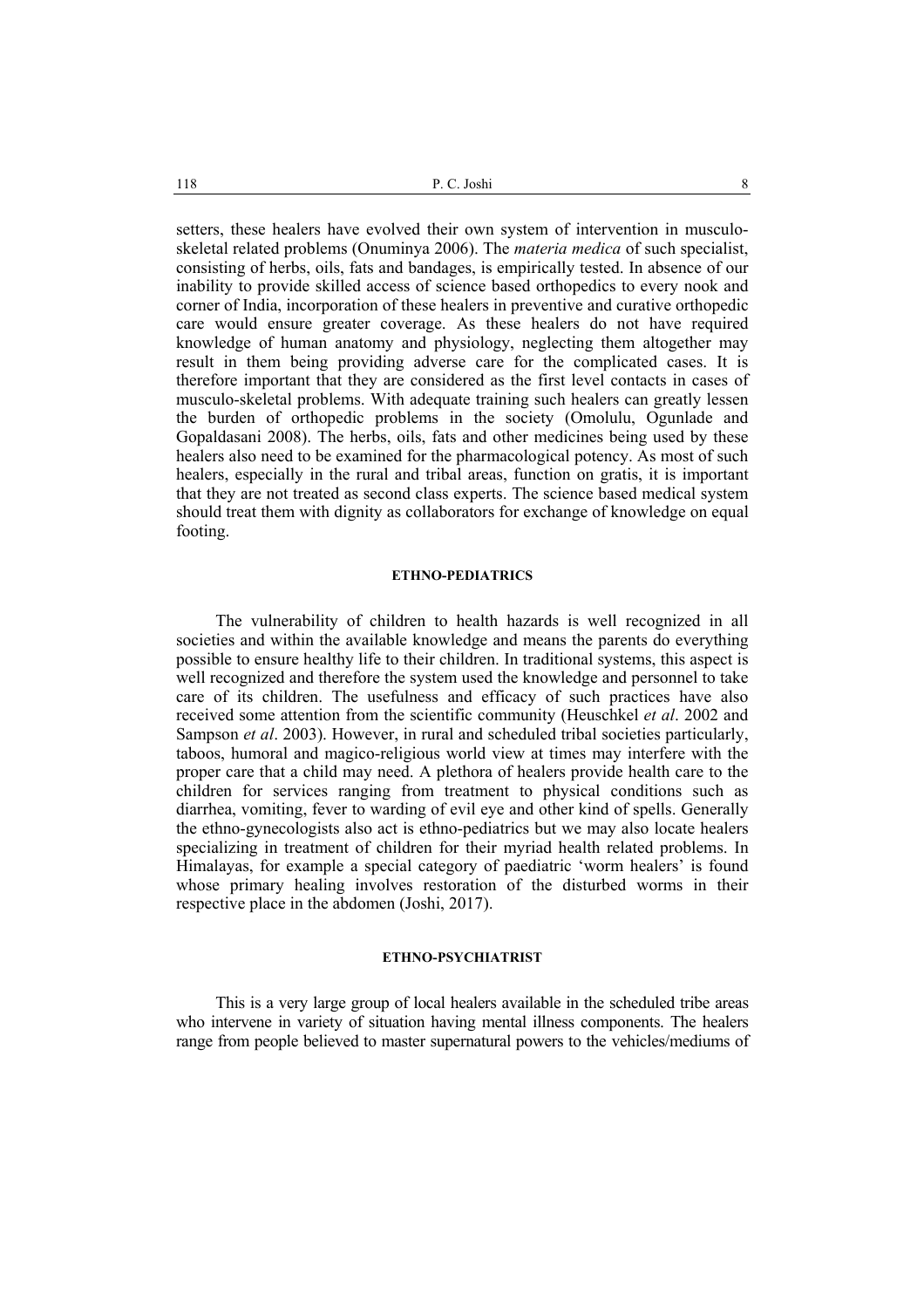the supernatural entities. They intervene in conditions of depression, anxiety, hysteria, melancholy, phobia and sundry other mental illness situations.

Through wide variety of therapeutic regimes, they use suggestion, psychotherapy, ritual, prayer, catharsis, hypnotism, milieu therapy and above all the faith and trust of people and often claim success in their operations (Joshi, 2000). In general, these healers make use of non-medicinal components in their therapy and as such the efficacy of such healers has to be examined for behavioural, emotional and psychological interventions that they use. Apart from providing mental health care, such healers are also conscience keepers and custodians of norms and values of the community. Though very important and widespread, this section of healers is the most neglected among the rests by the official health care sector and the mental health fraternity. Besides use of culturally specific therapeutic regime, the use of family and community in patient care is something of special relevance and the science of psychiatry has a lot to learn from this aspect. The burning concerns of Indian psychiatry in the realm of stigma of mental illness and mental patient rehabilitation are rightly addressed in the manner in which the mentally ill patients are cared for in the scheduled tribal societies of India (Joshi, 2010).

#### **ETHNO-PHYSICIANS**

They are the tribal equivalent of general physicians having expert knowledge of herbal medicines. Locally known as Jari Buti experts or Vaids, they intervene in general conditions like, fever, cough, cold, diarrhea, vomiting, pain, injury, etc. The common theory subscribed by them is humoral balance theory for treatment. The use of medicinal substances in the form of plant parts, animal remains, minerals, etc. is the valuable indigenous knowledge which needs to be scientifically examined not only for the community per se but also for the humanity at large. The mode of transfer of knowledge is generally apprenticeship under some known herbalist.

#### **ETHNO-DENTISTS**

The traditional systems catering to dentistry play a very vital role in the management of oral health (Cao and Sun 1998; McGrath 2005). However, there is always a problem with regards to the reliability and validity of this knowledge and associated practices (Finlayson *et al*. 2005). Besides expertise in tooth extraction, these healers also intervene in situation of cavity and tooth and gum related situations. They primarily make use of herbs, pastes, mouthwashes and sometimes instruments for tooth extraction. The practice of these healers has both the useful and harmful elements and therefore it is very important that the practice of the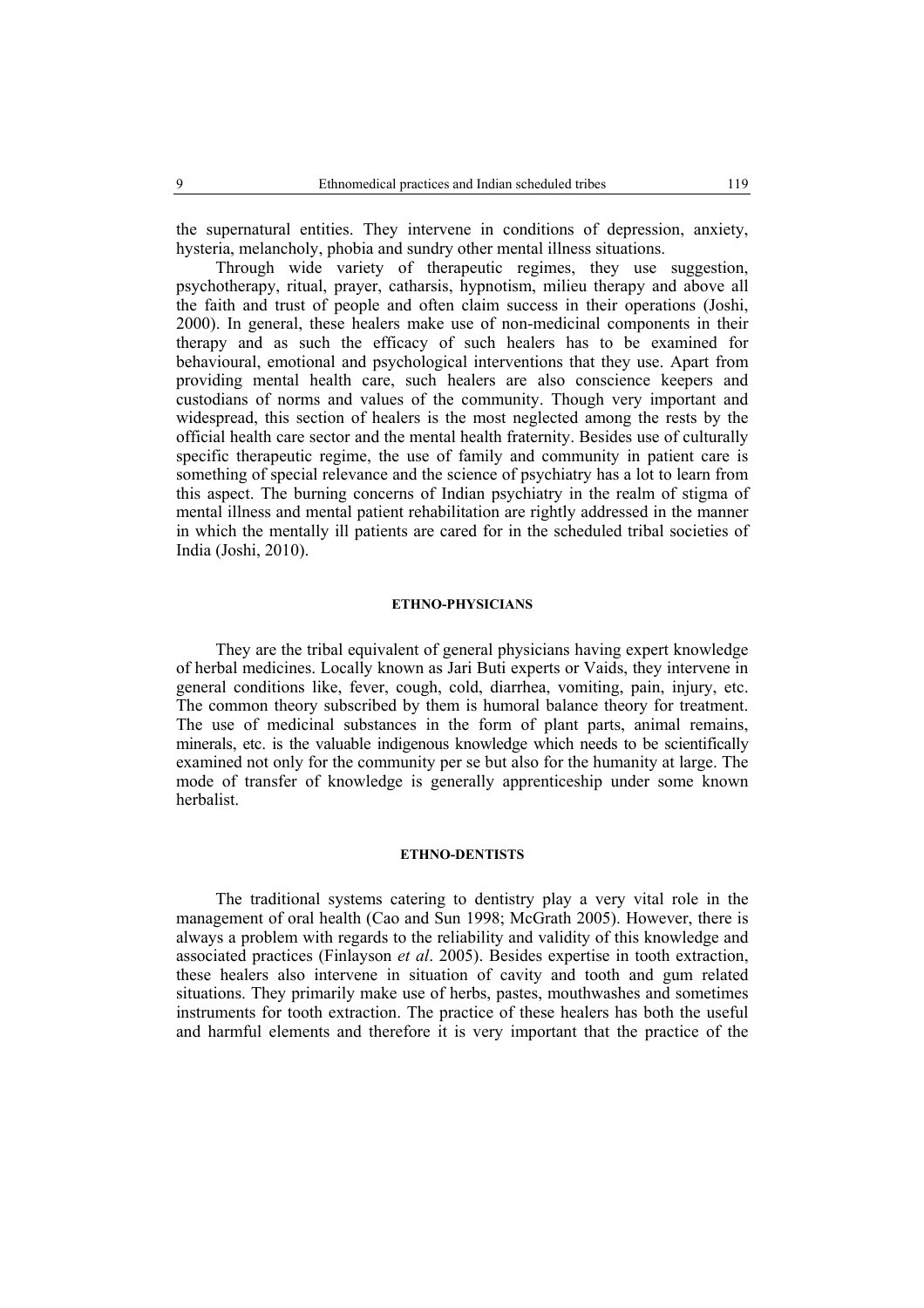ethno-dentists is scientifically scrutinized for harmful and useful elements in their practice.

#### **DISEASE-SPECIFIC HEALERS**

Depending upon the local problems, we often find healers specializing in specific disease condition. For a wide variety of illnesses, we may find healers following their family tradition. The disease conditions may range from jaundice, epilepsy, tumor, snake-bite to cultural specific disease conditions. The diseasespecific healers are generally dispersed, often seeking payments for their services and keeping their vocation a secret.

### **SHIFTING FOCUS ON TRADITIONAL HEALING SYSTEMS**

The resurgence of focus on the traditional healing systems on the world map has come about especially after the great initiative taken by the world health body, the World Health Organization (WHO 1978). The main reason for the WHO to look at the traditional healing systems under new light was due to the simple fact that it was impossible to extend and provide the science based medicines to all the people of the world for its cost and sophistication. Starting up its focus on mainstream Chinese, Ayurveda, Unani and other such classical systems, it started earnestly to look for the informal traditional healing systems especially the plant based medicines, the traditional birth attendants and other elements of the indigenous pharmacy. Besides this there is altogether a very different reason also for the renewed interest in the traditional healing systems. This has something to do with the paradigmatic shift in the pattern of morbidity and corresponding burden of disease that is taking place when as a result of the discovery of vaccination and better understanding of infection control; the communicable diseases are coming under control. The triumph of near conquering of infections is short-lived as we see a corresponding increase in the burden of non-communicable diseases (Murry and Lopez 1996). The new causes of morbidity and mortality are heart disease, stroke, depression, alcoholism, tobacco use and other such factors which are essentially linked to the lifestyle, food habits, pollution, environmental changes, isolation, alienation and other behavioural factors. Most of these causes are intrinsically linked up with the modern, high paced life and therefore looking at the traditional lifestyle including traditional medicines provides an alternative behavioural model.

The science based allopathic medicines has been at the receiving end of the criticism in the late half of the last century. This criticism has something to do with the failure of this system in the field of health promotion and enhancement of immunity. The major goal of science based system of medicine has always been to control and limit the bodily pathologies and therefore this system has dominantly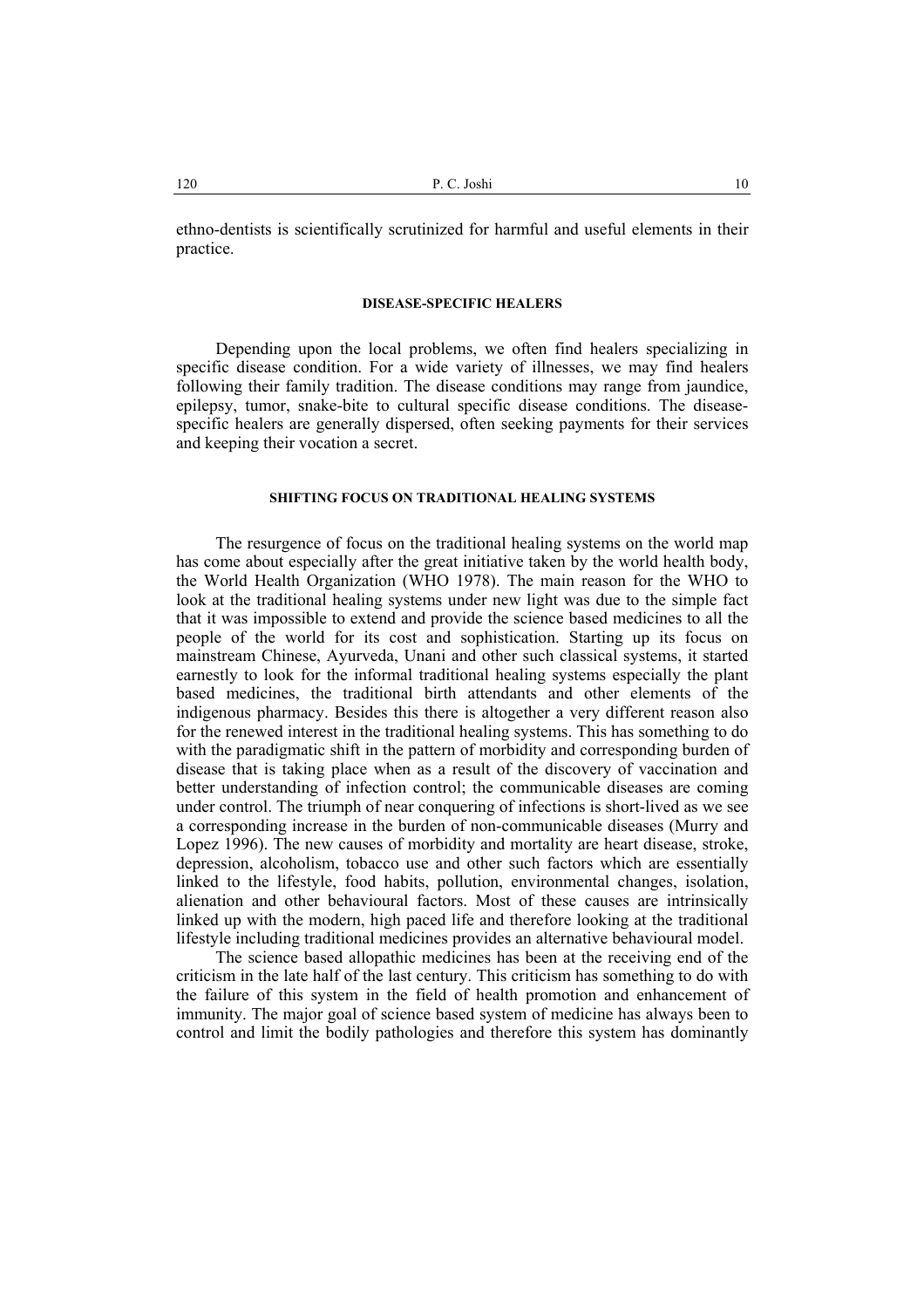become the science of disease. Such an image is in contrast to the image provided by alternate systems like Ayurveda and Chinese medicines which are of principally different orientation. The literal translation of Ayurdeva would be 'science of life' and so the Chinese system of medicine with its dominant focuses on the balance of *yin* and *yang*. While the science based system has really little to contribute if a person is normal, the Ayurvedic and Chinese medicines have a lot to advice even under normal circumstances as their focus is on the right lifestyle and health. The science based system of medicine is really very weak in this domain and therefore we see quite variable and often contradictory conclusions coming from the evidence base of this system, as far as the lifestyle related reporting is concerned. The statistico-epidemiological reasoning that the science based medical science propagates for a healthy lifestyle thus has its obvious limitations. While the alternate systems, in binding together the physical, social, emotional, moral and spiritual domains in the lifestyle are in a better position to address this concern than the science based medical system.

Finally, one of the offshoots of the science based system of medicine is the nature of medicine itself. While the minutely researched double blind trial based medicinal interventions are able to target the specifically assigned body system, the invariable side effects and adverse reactions with all such interventions is a great cause of concern. Some interventions in particular are immuno-suppressant in nature while the others disturb the related body systems at the cost of one system. In relation to this fear, people turn to the plant based traditional systems of medicine in the hope that they will avoid the harmful side effects. Medical anthropological researches starting from Levi-Strauss (1967) have been grappling with the efficacy of plant based medicines along with the rituals and supernatural healing actions (Alkinson, 1987; Waldram, 2000).

# **RELEVANCE OF TRADITIONAL HEALING SYSTEMS**

In an assessment made by the World Health Organization, the current usage of traditional medicines worldwide is in the tune of 80 percent by the people in Africa, 60 percent by the people in India and 40 percent by the people of China (WHO 2002). These are the countries that harbor large populations and have genuine difficulty in providing the reach of science based medicines to its population in entirety. But what about the developed and rich countries? By the name of complimentary and alternative medicines (CAM), it is seen that usage of CAM in France is 75 percent, in Canada 70 percent, in Australia 48 percent and in U.S.A. 42 percent (WHO, 2002).

The traditional healing practices are therefore going to stay and flourish. In the coming days, we are going to see more and more people making use of these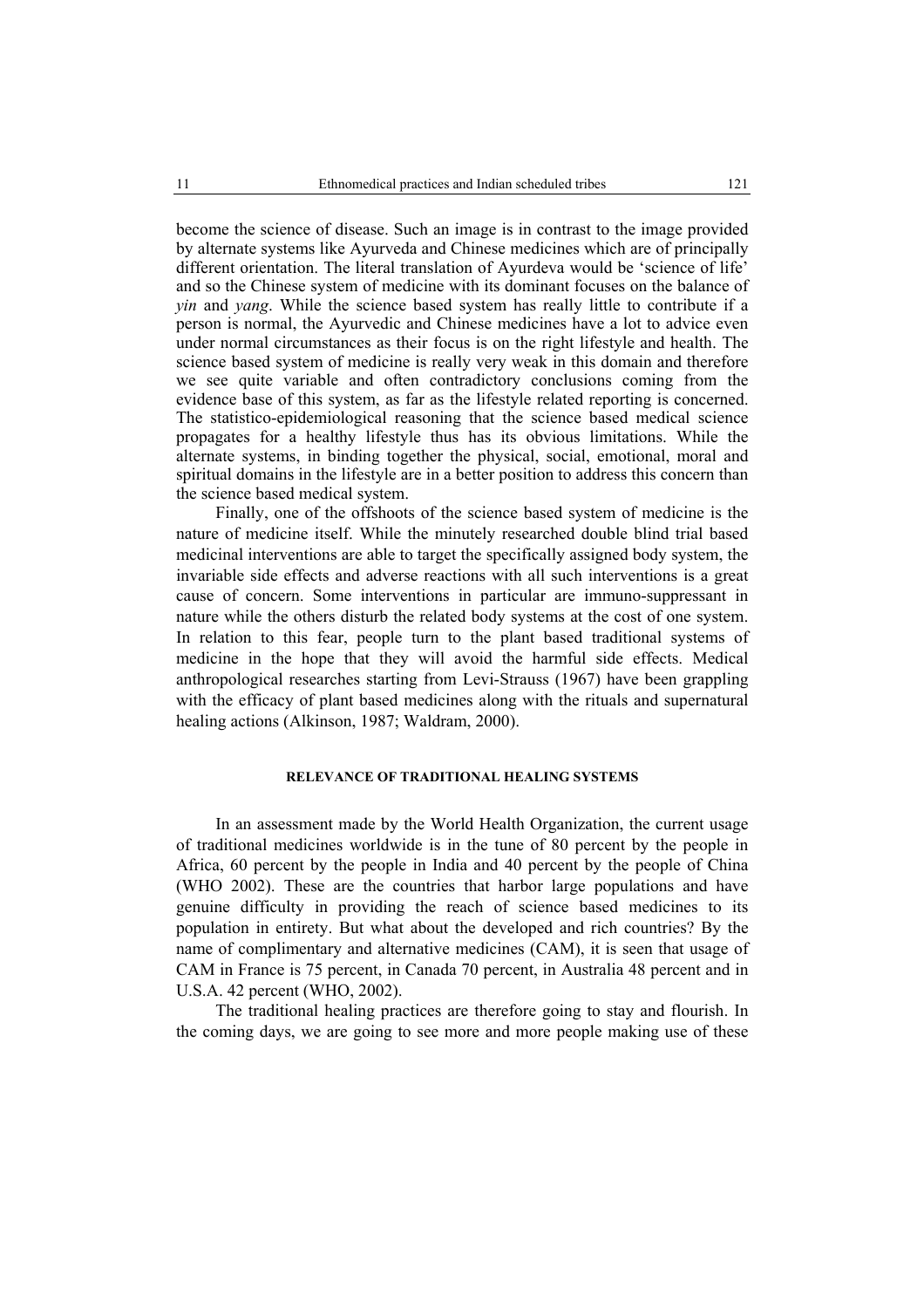alternatives. There are two aspects that are of special importance at this juncture. One is about the growing market of indigenous medicinal products. In U.S.A. alone the estimated market for the indigenous medicines is worth 2.3 billion US dollars (WHO 2002). The global market for the traditional medicines is estimated to be in the tune of 60 billion US dollars (Tanaka, Kendal and Laland 2009). The traditional medicines is being sold through the clinics, pharmacies, malls and health shops (often in the form of food supplements but not always) just like the science based medicines. There is a good market for the herbal medicines and the choice and liking of people towards these medicines is a reality of today's world. We therefore see special treatise written for the promotion of such medicines (Barnes, Anderson and Phillipson 2002). In the market driven scenario, the quality and purity of the medicines therefore becomes significant. As it is, in the absence of any quality check and standardization procedure, there are reports of mixing of dangerous substances in the traditional medicines (Karri, Saper and Kales 2008; Saper *et al*. 2009). The market driven trend for the promotion of traditional medicines goes against the personalized and individual specific health care of the traditional healing systems. Therefore, it will be extremely important that the traditional herbal remedies are standardized and ensured for their quality through good manufacturing practices and clinical trials.

The other point of concern is to lessen the disease burden in the marginalized and uncovered areas where the traditional healing practices flourish due to lack of any worthwhile alternative. For these areas in particular, the traditional healing practices needed to be standardized and strengthened in the light of available expertise. The traditional healers can be promoted as primary health care workers (WHO 1995), as first line providers of intervention and linked to the secondary or tertiary health care facility. For standardization and strengthening of the practices, collaboration between healers, anthropologists, botanists, pharmacologists, clinical scientists, public health experts and psychiatrists would be required for identification of active constituents, correction of dosages. This activity should be undertaken with the intention of how the traditional medicine's intake can be further improved, especially for the substances which has the potentials of resulting in beneficial outcomes. As non-empirical elements are inseparable from the medicine, the evaluation of traditional remedies should be holistic in the sense that not only the evaluation of the medicine but also of the associated beliefs, behaviour, customs and procedure should be examined for the efficacy and promotion.

In a known fact that nearly half of the market sold pharmacopeia has come out of the traditional knowledge. WHO has done a commendable work in compilation of such a valuable treasure (WHO 1999, 2004, 2007). The knowledge retained by the traditional communities is for the general good of mankind but if the remedies known to the tribal and rural societies are marketed than they have a legitimate royalty right over its sale. Thus, the intellectual property right of the tribal communities over their traditional medicines needs to be protected and ensured.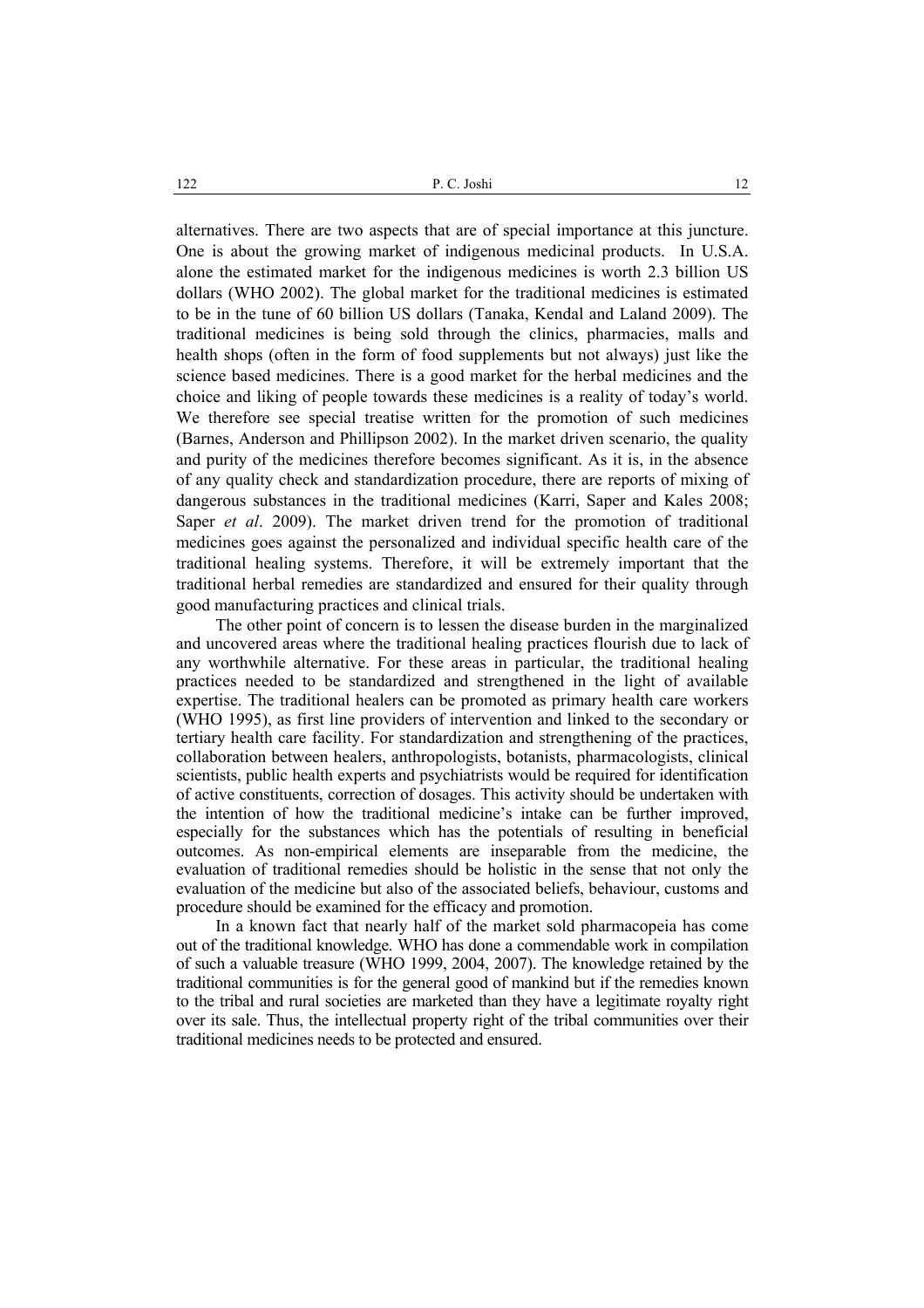#### **CONCLUSION**

Traditional healing practices prevailing in the rural and tribal societies are sum total of experience and wisdom of the people. With advancement in knowledge and increased funding for development, there is a need to build upon this treasure for providing better health care to the people harboring these practices. This approach would require an in-depth understanding of the content, mechanisms, procedures and human resources involved in providing health care in these areas. All these resources are crucial in planning for improved health care services. The approach for such an endeavour should focus upon providing the people best available health care. This would mean that the human and material resources of traditional healing are examined and integrated in the health care delivery. The traditional healers are trained and involved as partners in the health care services. Finally, there is a need to establish an appropriate mechanism for referral so that secondary and tertiary care is accessible to the people within their means and also in time.

#### **REFERENCES**

- ALKINSON, J. M. (1987). The Effectiveness of Shamans in an Indonesian Ritual. *American Anthropologist.* 89: 342–355.
- BARNES, J., ANDERSON L. A. AND PHILLIPSON J. D. (2002). *Herbal Medicnes: A Guide for Healthcare Professionals*. IInd Edition. London, Pharmaceutical Press.
- CAO, C. F. AND SUN, X. P. (1998). Herbal Medicine for Periodontal Diseases. *Int. Dent. J*. 48: 316–322.
- ERNST E. (2000). Herbal Medicines: Where is the Evidence? *BMJ*. 321: 395–396.
- FINLAYSON, T. L, SIEFERT, K, ISMAIL, A. I, DELVA, J. AND SOHN, W. (2005). Reliability and Validity of Brief Measures of Oral-health Related Knowledge, Fatalism, and Self-efficacy in Mothers of African American children. *Pediatric Dentistry.* 27: 422–428.
- HEUSCHKEL R, AFZAL N, WUERTH A, ZURAKOWSKI D, LEICHTNER A AND KEMPER K. (2002). Complementary Medicines use in Children and Young Adults with Inflammatory Bowel Disease. *Am. J of Gastroenterol*. 97: 382–388.
- JOSHI P. C. (2000). Relevance and Utility of Traditional Medical Systems (TMS) in the Context of a Himalayan Tribe. *Psychology and Developing Societies*. 12: 5–29.
- JOSHI P. C. (2010). Psychotherapeutic Elements in Shamanistic Healing in Con
- text of Himalayan Tradition. *Delhi Psychiatry Journal.* 13 (2): 254–257.
- JOSHI P. C. (2017). Narratives on Obliging Worms: Childhood Illness in Rural
- Garhwal. *Journal of the Anthropological Society of India.* 66 (1–2): 1–18.
- KARRI S. K, SAPER R. B. AND KALE S. N. (2008). Lead Encephalopathy due to Traditional Medicines. *Curr. Drug Saf*. 3: 54–59.
- KLEINMAN A. AND SUNG L. H. (1979). Why do Indigenous Practitioners successfully Heal: A follow-up Study of Indigenous Practice in Taiwan. *Social Science and Medicines.* 13B: 7–26.
- LEVI-STRAUSS, C. (1967). The Sorcerer and His Magic. In *Structural Anthropology*. Pp. 167–185. New York: Basic Books.
- MCGRATH C. (2005). The Use of Traditional Chinese Medicine in Managing Oral Health Hong Kong: One country, Two systems. *Int. Den. J*. 55: 302–306.